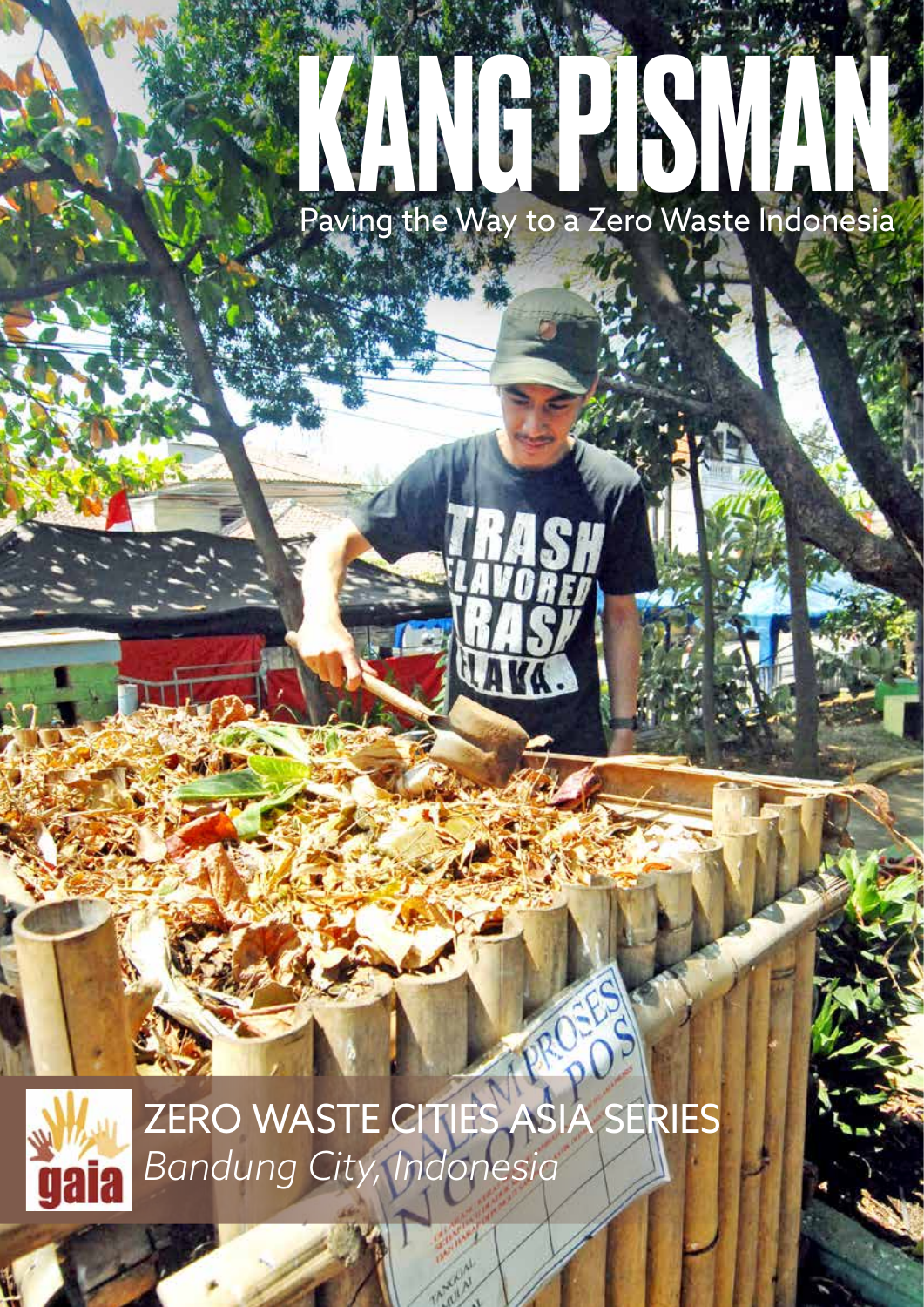

Community workers harvesting vegetables in an urban farm.© MOKHAMAD ERY BUKHORIE

t 2 A.M on 21<br> **February 2005, as<br>
most people were<br>
sleeping, a wall<br>
of waste collapsed on more February 2005, as most people were sleeping, a wall than 80 houses surrounding the Leuwigajah landfill in the Greater Bandung area, killing 157 people.** Prior to the incident, Bandung had been dumping almost 4,000 m3 of mixed waste in Leuwigajah since 1987, contributing nearly 90% of total waste disposed

in the landfill. The February 21 tragedy is now commemorated as National Trash Awareness Day (Hari Peduli Sampah) to raise awareness about the waste management crisis.

Three years after the incident, Indonesia enacted the Waste Management Law of 2008 (No. 18/2008) with an intention to change its waste management from a collect-transport-dump scheme to a more integrated system that incorporates collection, sorting, recycling, and waste processing. Cities like Bandung, however, struggle with

the new system and growing waste generation, resulting in congested community TPS (temporary waste storage stations) and landfills, as well as increased waste collection costs.

Implementing the waste management law is not as easy as it looks. First, there is no agency solely responsible for waste management. Second, the law highlights the need to sort waste, but does not prescribe enforcement strategies. Third, community structures like the kelurahan or village or rukun warga (RW) do not have the resources and the authority to require residents to sort their waste at source.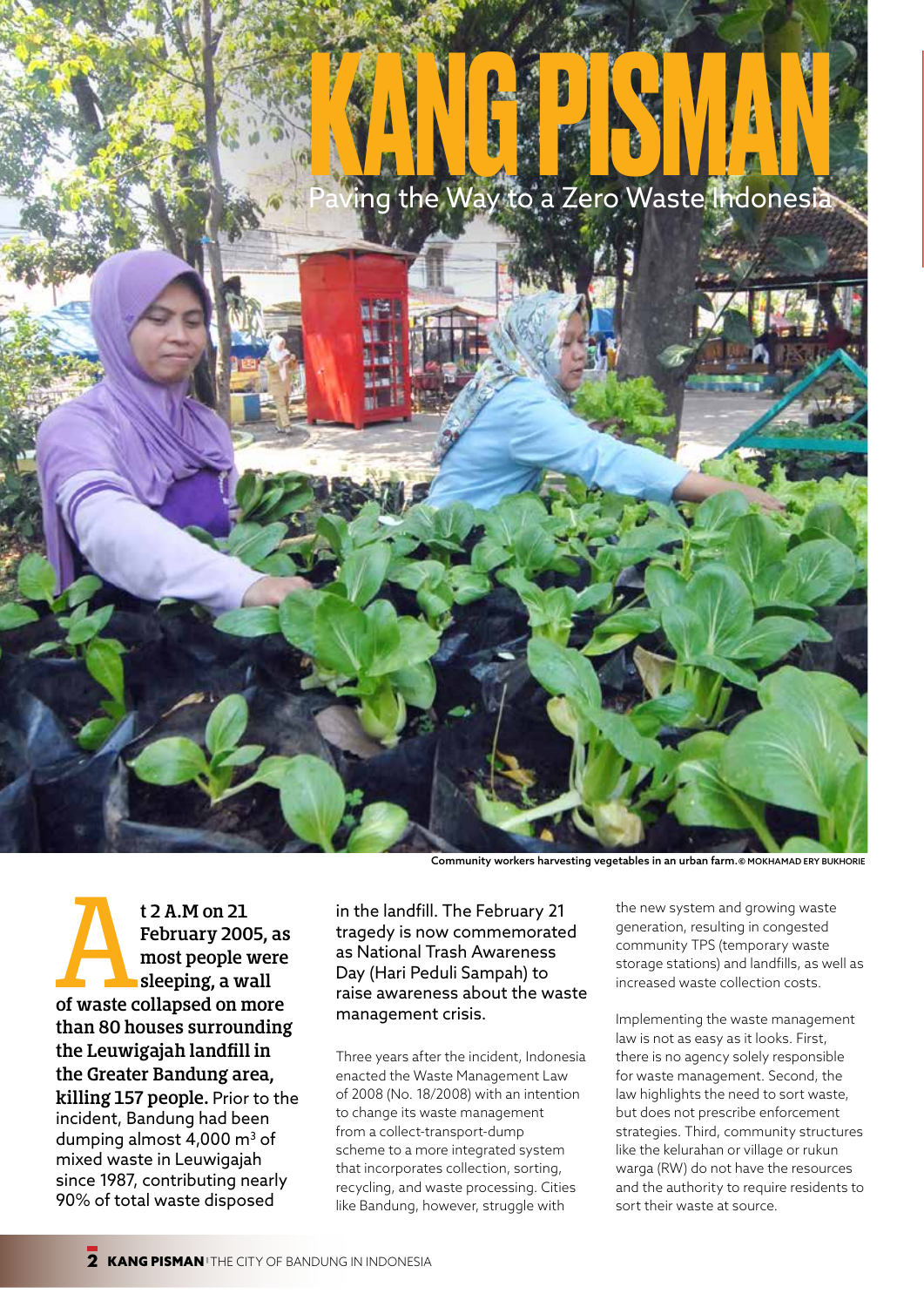

### **BANDUNG CITY WEST JAVA PROVINCE**

Land Area: 167.67 km<sup>2</sup><br>Population (2015): 2,575,478 Population (2015):<br>Population (2015): 2,575,478<br>Waste Generation: 23kg/person/day Waste Generation:



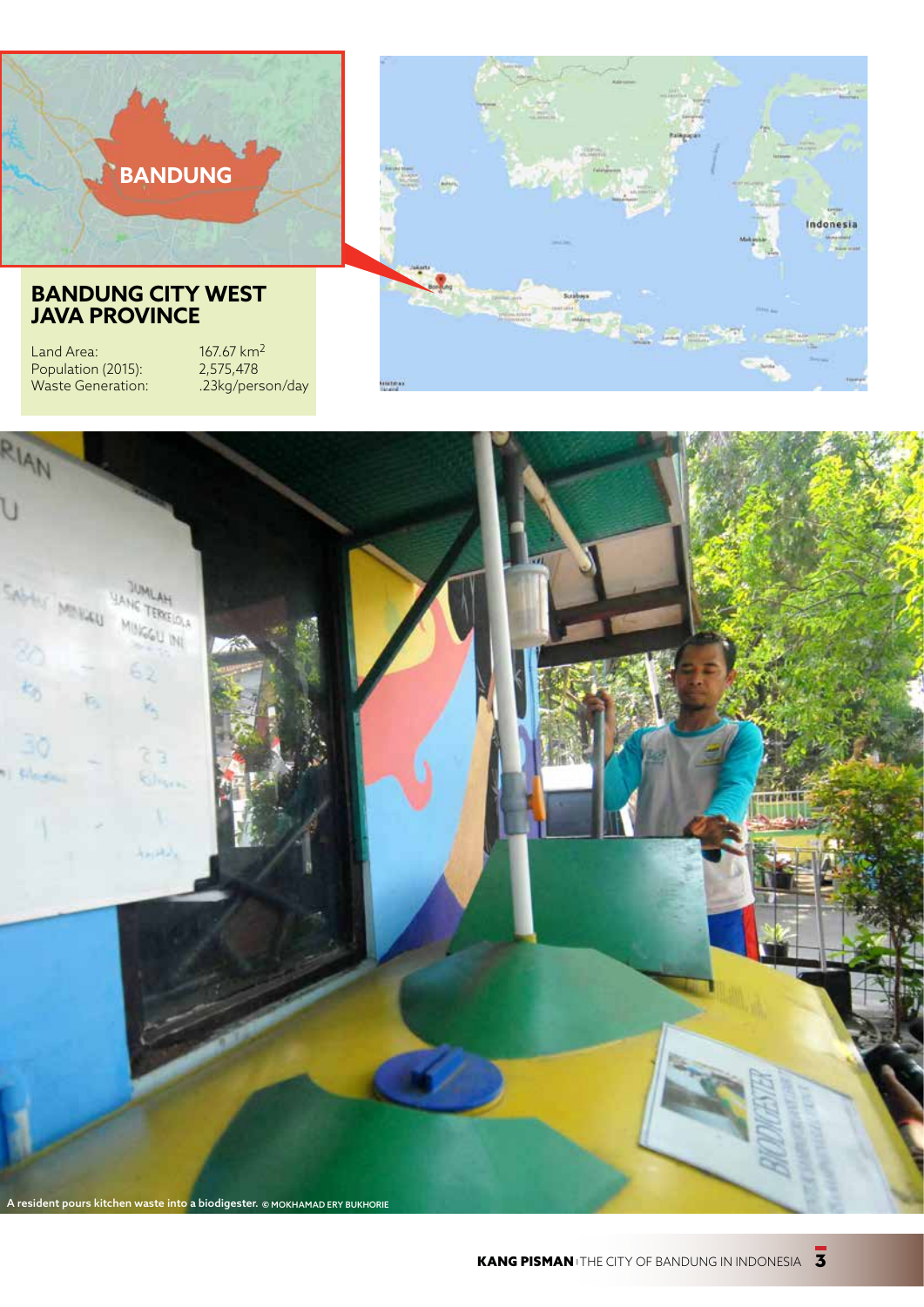### **BANDUNG CITY**

Home to 2.5 million people, Bandung City produces roughly 1,600 tons of waste per day. With no waste segregation system, the city at minimum spends USD 6.8 million (IDR 96 billion) to bring most of its waste to the Sarimukti Landfill. Costs are projected to increase from USD 12 (IDR 165,000) per ton per day to USD 31 (IDR 431,000) in 2022 when Bandung moves its waste disposal farther from the city to the Regional TPA in Legok Nangka. This does not yet account for the cost to handle the ashes that come out from Legok Nangka, and its monitoring cost, since it will be using thermal technology. Moreover, Bandung can only send 1,200 tons per day of its waste to Legok Nangka. The other 400 tons per day have to be managed inside Bandung.

In addition, Bandung's transfer stations can only accommodate about 40% of the city's waste. Adding pressure to Bandung and other cities in Indonesia is President Regulation No. 97/2017 — National Waste Management Policy and Strategy (kebijakan dan strategi pengelolaan sampah). The national policy seeks to manage 100% of waste by 2025, 30% by reduction and the remaining 70% should at least be handled safely.

The existing waste management in Bandung consists of two levels. At the kelurahan, residents independently manage household waste collection by paying a waste collector to take their discards and bring them to a TPS (transfer station). From the TPS, the Bandung City government uses trucks to transport collected waste to the TPA.

However, not all wastes are captured by this system. Not all RWs in Bandung City have waste collectors, leaving residents with no choice but to dispose their waste in the streets, rivers, or open dumps. Moreover, several waste collectors reportedly burn waste because there are no transfer stations in their communities. In other cases, the absence of a mandatory sorting policy at the kelurahan or RW level encourages residents to simply refuse segregating their waste.

The collection of mixed waste is costly and time-consuming for the city. If the



Bandung City Mayor Oded Muhammad Danial inspects a composting facility in the city. © YPBB

| Table 1. Waste Generation in Selected Bandung City RWs (in kg) |  |
|----------------------------------------------------------------|--|
|----------------------------------------------------------------|--|

| <b>Waste Generation</b>    | <b>Sukaluyu</b> | <b>Babakan</b><br>Sari | <b>Gempol</b><br>sari | <b>Lebak</b><br>Gede | <b>Average</b><br>Waste<br><b>Generation</b> |
|----------------------------|-----------------|------------------------|-----------------------|----------------------|----------------------------------------------|
| Per Household/Day          | 0.889           | 0.745                  | 1.003                 | 0.950                | 0.896                                        |
| Per Household/Week         | 6.223           | 5.215                  | 7.021                 | 6.653                | 6.278                                        |
| Per Person/Day             | 0.243           | 0.218                  | 0.271                 | 0.213                | 0.236                                        |
| Per Person/Week            | 1.701           | 1.526                  | 1.897                 | 1.491                | 1.653                                        |
| <b>Population Per Area</b> | 18,958          | 40.949                 | 24,023                | 16,322               |                                              |

city would reduce its waste, then a mixed waste will be brought to the TPS to be sorted manually, exposing waste workers to hazardous materials. In addition, compost produced in the TPS is of low quality due to likely contamination from other waste materials and heavy metals such as lead.

With the implementation of YPBB's waste management program, Bandung City can potentially reduce its landfill-bound waste by 73%, based on the composition of the city's household waste. More than half of household waste in the city, or 57%, is organic waste. Recyclable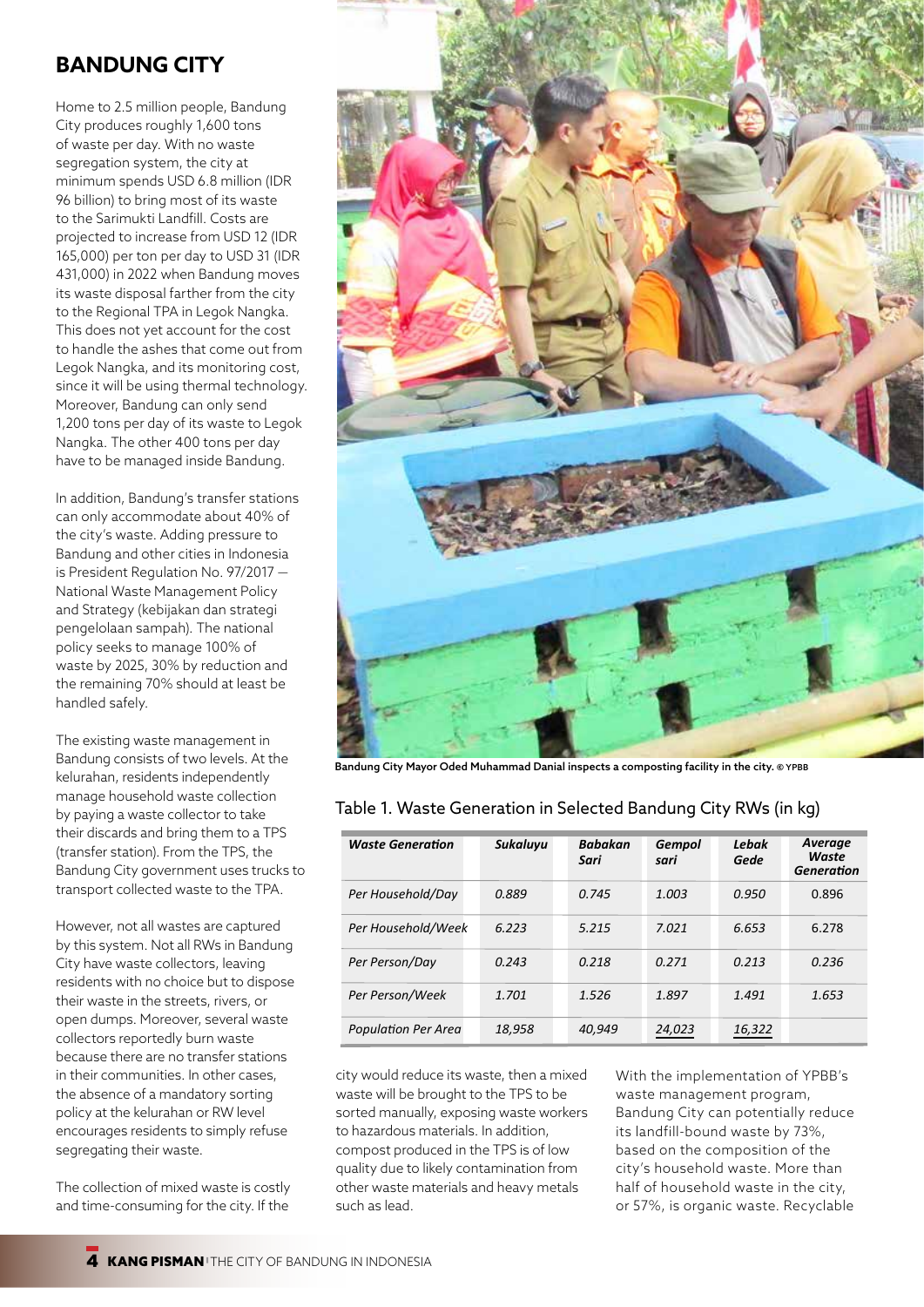

### Table 2. Household Waste Classification in Selected Bandung Kelurahan (in %)

| <b>Material Class</b>          | Sukaluyu | Babakan Sari   | <b>Gempol Sari</b> | Lebak Gede | Average |
|--------------------------------|----------|----------------|--------------------|------------|---------|
| Compostable                    | 57.09    | 50.8           | 63.34              | 55.33      | 56.64   |
| Recyclable                     | 14.51    | 18.0           | 12.45              | 17.89      | 15.71   |
| <b>Residuals</b>               | 12.21    | 20.08          | 14.6               | 15.73      | 15.66   |
| $Residual -$<br><b>Special</b> | 13.9     | $\overline{7}$ | 7.98               | 8.44       | 9.33    |
| <b>Hazardous</b>               | 2.53     | $\overline{4}$ | 1.62               | 2.60       | 2.69    |

materials is 16% while the remaining 27% is residual waste. Organic waste can be processed at home, in community composting facilities or TPST 3R (city-level recycling stations), while recyclables may be sold by garbage collectors for additional income.

Given this data, theoretically, Bandung can reduce 73% of its waste to only around 450 ton per day, which should also mean 73% reduction in cost. Despite the high potential for waste reduction, however, Bandung can only reduce its future cost to around 23%, or around USD 3 million per year. The

Zero Waste model that is developed in Bandung, will be a model to show a better alternative: on how much actually cost reduction it can achieve, while at the same time increase the quality of life of, specially, the community and the waste collectors.

### **BRINGING ZERO WASTE TO BANDUNG**

In 2013, YPBB and local partner organizations organized a public forum Waste-Free Bandung Champion (Bandung Juara Bebas Sampah) to highlight the need to reduce landfill-bound waste through waste segregation at the source. It initiated a pilot project with Bandung City by introducing an at-source segregation program for 25 houses. YPBB, however, observed gaps in the program that kept participation low despite the numerous education campaigns.

YPBB later met Mother Earth Foundation, which has been training cities in the Philippines on how to develop their Zero Waste programs. In their approach, summed in the "10 Steps on How to Establish a Community Ecological Solid Waste Management Program," Mother Earth Foundation focuses on strengthening the role of the barangay or community in waste management.

*"Let us begin to segregate our waste from home because if the house clean, it is for our own comfort. Not others. Producing waste is fast and easy. It only takes a few minutes to purchase and discard things.But the waste problem after that, is very long if we do not care, so let's sort the garbage from home.*

*"Let's work together in this waste segregation program. Please do not mix the waste after it is segregated."*

> *Mr. Tisna Mulyana, Chairman of RT 7 RW 09 Sukaluyu*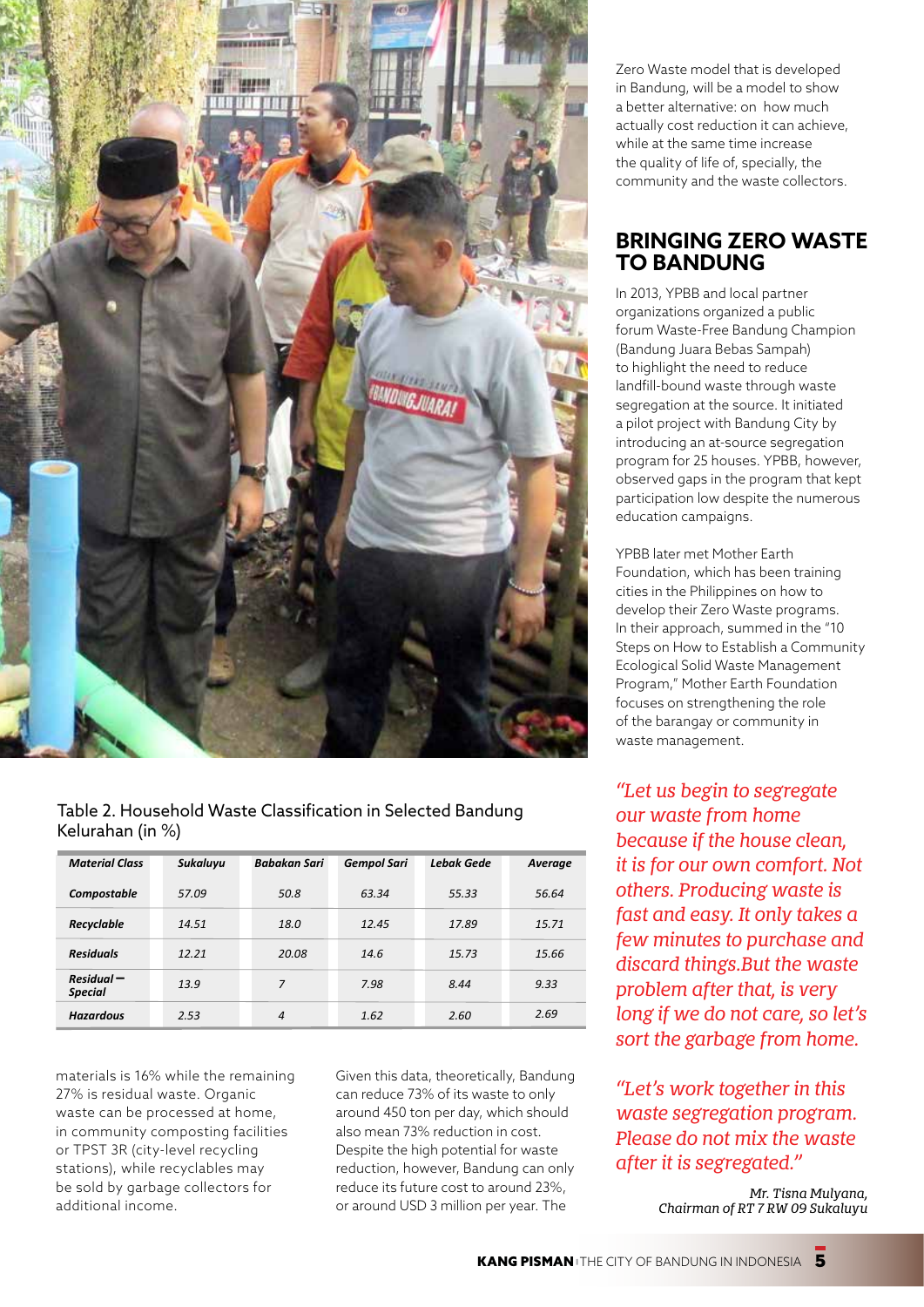YPBB adopted this approach in four kelurahans: Sukaluyu, Babakan Sari, Neglasari, and Cihaurgeulis, with seven RWs practicing waste segregation in households, door-to-door waste collection, and composting of organic waste. In a year, these pilot sites achieved a 44% compliance rate among households, one of the highest in Indonesia. To date, the Zero Waste Cities program is present in 41 RWs in Bandung.

Sukaluyu, one of Zero Waste model kelurahans in the city, manages a network of community-scale composting spaces, capturing almost all organic waste in the village. The Bandung City Environmental Agency recognized Sukaluyu for its composting activities, which demonstrate that waste management does not necessarily come with a foul smell if properly implemented. Likewise, Bandung envisions to manage 60% of organic waste within the confines of the city.

YPBB, however, cautioned about celebrating early for Bandung, saying that the compliance rate is very much dependent on informal processes, mostly from commitments of community leaders and active participation of residents. To support waste collection services in the 41 RWs, residents pay user fees to subsidize the salaries of waste collectors. YPBB is confident that active participation from residents will improve once Bandung has defined its policy on kelurahan-level waste management.

Nonetheless, residents and waste workers alike feel proud of the Zero Waste program. Mang Ajang (Tatang Suhardiman), a waste collector in RW 09 Sukaluyu, said his clothes no longer smell after collecting garbage from households. Sukaluyu resident Hj Saminah, meanwhile, encourages household members and neighbors to sort their waste at home because everyone is responsible for what they consume.

### **NEXT STEPS: KANG PISMAN AND NEW ZERO WASTE REGULATION**

Shortly after his election, Bandung Mayor Oded M. Danial launched its flagship program Kang Pisman, which is short for Kurangi (reduce waste), Pisahkan (separate), and Manfaatkan (reuse). Kang Pisman is also personified as a Sundanese mascot wearing traditional clothing so people can easily become familiar with the Zero Waste program. Under the Kang Pisman, Bandung has identified eight kelurahans to become Zero Waste areas (Kawasan Bebas Sampah or KBS).

Complementing Kang Pisman is a new waste management regulation, Peraturan Daerah Kota Bandung No.9 Year 2018, which defines the role of the city government in waste sorting, collecting, managing, transporting, and final processing. At kelurahan level, YPBB has helped villages develop their waste management plans to complement the new city regulation, which hopefully can improve participation among households and waste collectors.

To address residual waste, YPBB and Gerakan Indonesia Diet Kantong Plastik (GIDKP) has recommended Bandung City to impose levies on single-use plastic. They also suggested requiring businesses to invest in alternative delivery systems such as refilling centers or packaging-free products. In 2019, Bandung City enacted regulation on plastic bag reduction.

The city's current resources remain a challenge to fully adopting Zero

# 2015

Bandung City **Environmental** Agency initiated Waste-Free Area Program

YPBB di compos lifestyle with init houses

## 2013

Forum Bandung Juara Bebas Sampah, FBJBS (Bandung Zero Waste Champion Forum) conducted a workshop on waste management

2005 Landslide of Leuwigajah Landfill, killing 157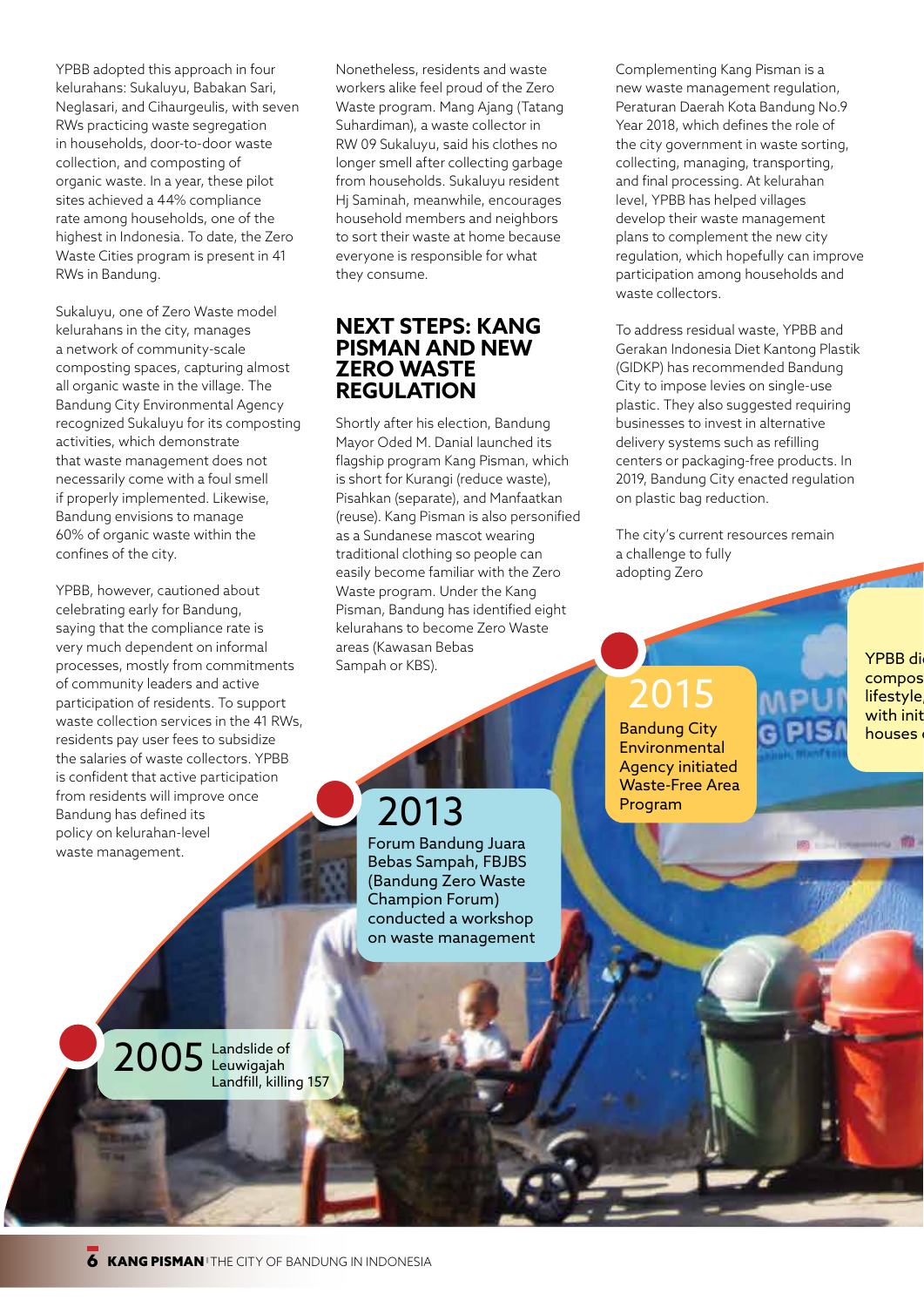Waste. It will take at least two years to realize increased funding to support kelurahan-level Zero Waste programs. YPBB hopes for the government to take over payment and management of all waste collectors in the city. Nonetheless, commitments towards a Zero Waste Bandung is a muchappreciated response to achieve 2025 national waste management policy and strategy targets.

### **NOTES**

- 1. A Filipino political term for a community or village.
- 2. Percentage of households that properly sort their waste at source

**KAMI SU** 



Waste workers during one of their regular segregated waste collection. © MOKHAMAD ERY BUKHORIE

### 2017

2016

d trainings on ting, Zero Waste and Takakura Clinic ial 25 targeted of women's group.

**LINGAHE Q:** 

Waste-Free Area Program adopted a mascot to make it easier for people to recognize it. It is called Kang Pisman.

GAIA came to Bandung. A meeting with government officials was held to discuss about incinerator.

YPBB broadened the scale of the program from just 25 houses to Kecamatan Cibeunying Kaler.

# 2018

YPBB and GAIA met with the newly appointed Mayor of Bandung and invited him to the Philippines to see the Zero Waste program being implemented in the Philippines.

The Mayor of Bandung visited the Philippines and met with the Mayor of the City of San Fernando, Pampanga, the first city in the Philippines to implement city-wide Zero Waste program.

The Mayor of Bandung pledged the Kang Pisman Program as his 100 days flagship program.